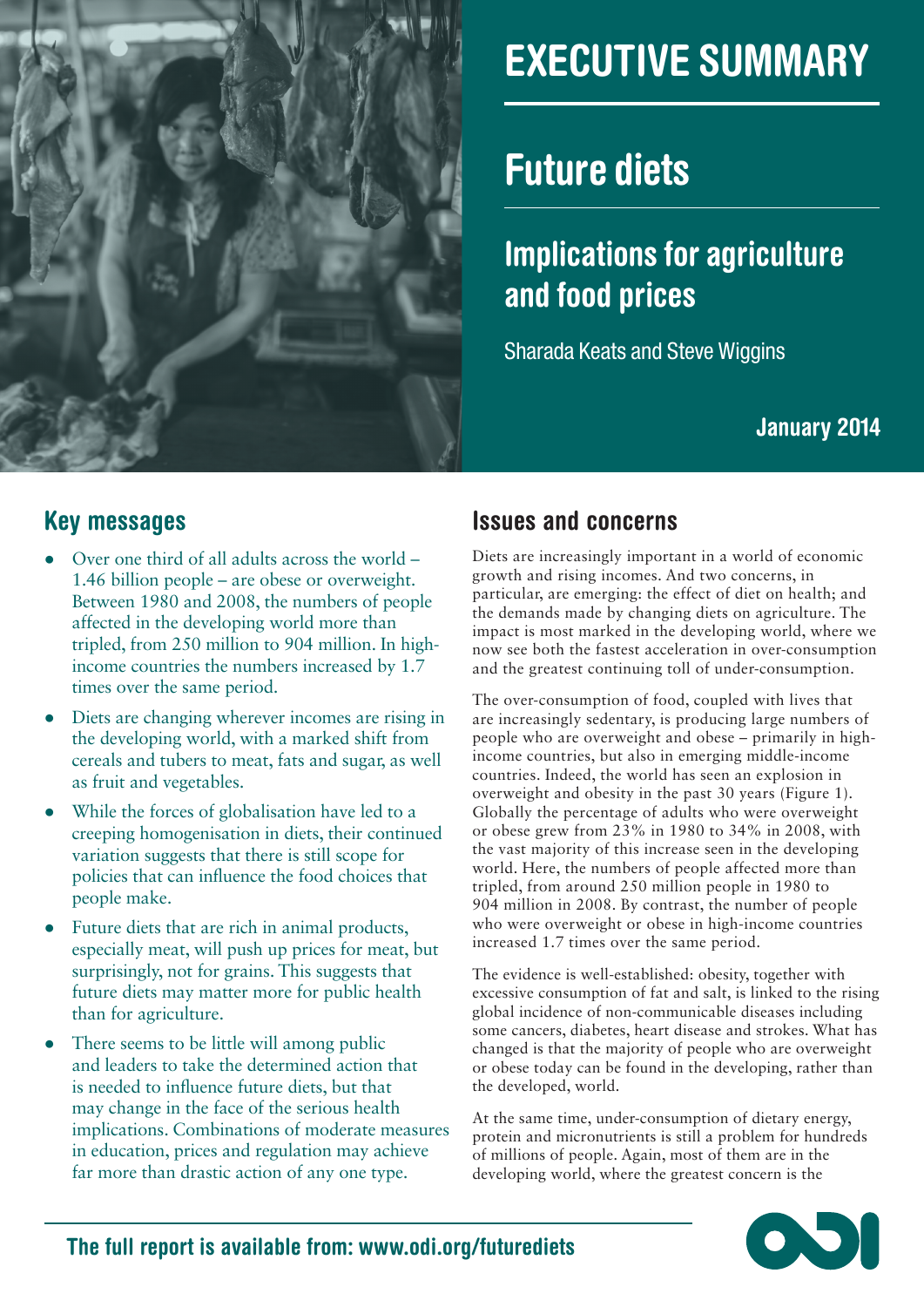#### **Figure 1: The world has seen an explosion in the number of overweight and obese adults between 1980 and 2008**



**Source: Data from Stevens et al. (2012).**

inadequate nutrition for infants that impairs their mental and physical development and puts them at a life-long disadvantage. Progress on reducing the incidence of stunting amongst children has been slow: it is still thought that up to one-third of infants in the developing world are stunted. Increasingly, however, the wider concern is less about macro-nutrition and more about micro-nutrition: the lack of key minerals and vitamins – particularly iron, iodine, vitamin A and zinc – that affects an estimated two billion or more people.

Diets also matter for future demand for food. It should be easier to feed the expected global population of 8 billion in 2030, and 9 billion in 2050, if diets are moderate rather than high in livestock consumption. Any additional production of meat and dairy will probably have to come, in large part, from feed grains, with less energy consumed from grain and more from meat and milk. High demands for feed grains in the future will put pressure on land, water and fertiliser supplies, drive up costs of agricultural production, and make it more difficult for those on low incomes to afford an adequate diet.

Given this scenario, this report addresses three sets of questions.

● How far do diets vary between countries? What is known about the reasons for the marked differences seen in diets? How far can the differences be attributed to income?

- Are there examples of public policies that have had a real impact on choice of diet, and if so, which polices have been most effective and under what conditions?
- How big will the gap be between the food available and the food that is needed in the future, if diets shift to match those recommended by nutritionists, rather than converging to resemble the diets seen in North America or Western Europe? And what are the implications for the prices of staple foods?

These have been addressed by reviewing the existing literature and by analysing data and statistics on food consumption worldwide, by major region, and for five middle-income countries selected to show how diets have changed over the past 50 years as a result of economic growth and urbanisation.

### **Diets and their determinants**

The world has seen appreciable increases in the amount of food available per person over the past half century, across all food groups. For people on high incomes, food has become so abundant that they can choose their diet with few concerns over cost. As economic growth, rising incomes and urbanisation have taken place, diets have tended to follow. Typically, they shift from the heavy consumption of grains and starchy staples to meet people's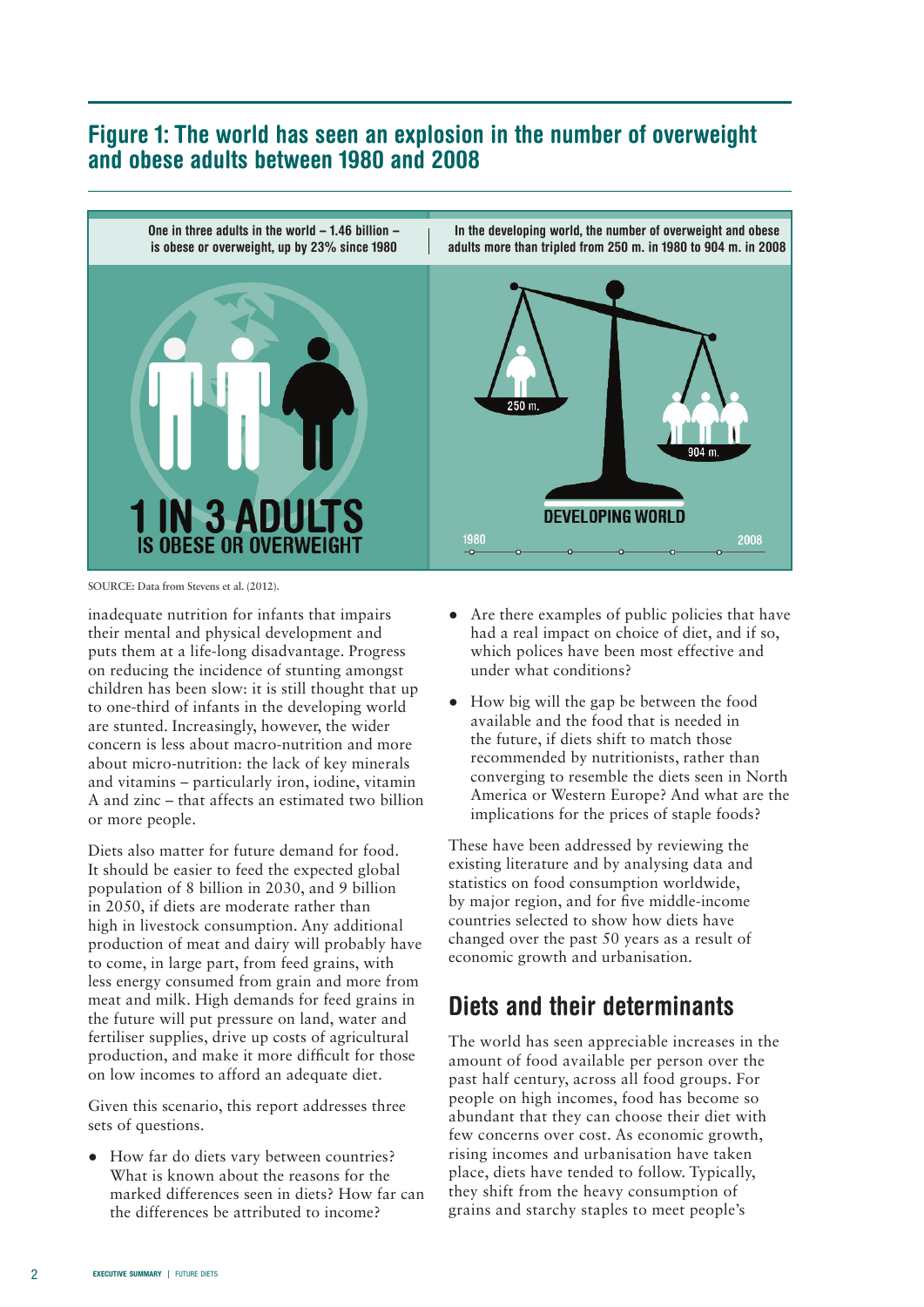daily energy needs at a minimum cost, to the partial replacement of staples by more fruit and vegetables, but above all by more animal produce, oils, fat and sugar.

While such general patterns are evident, there is still plenty of variation among countries – a reflection of national food cultures and preferences – and there is further variation within countries by economic and social group and by district.

When we compare current diets to those recommended for healthy and active living, we find that diets across the world have more than enough grains, but are usually low in dairy and fruit. In high-income countries, such as the US, the consumption of oil, fat and sugar is well above recommended levels. At the other end of the scale, the world's least-developed countries have average diets that fall far short of the recommended levels of fruit, vegetables, dairy and other protein-rich foods such as fish and meat.

Many factors influence a person's diet. They can be grouped in half a dozen categories: human biology and physiological needs; the costs of food and level of income; preferences formed by culture, religion, information and advertising; social changes in work patterns and gender roles; and globalisation and its influences through trade, investment and information; and public policy.

Perhaps the most interesting question here is the extent to which growing incomes and globalisation are leading to the convergence of diets on some international norm or, conversely, the extent to which diets remain heterogeneous by country, social group and individual. It would be perverse to deny that rising incomes and urbanisation tend to lead to diets rich in animal produce, fat, salt and sugar, or that the various influences of globalisation, including advertising and media, can have significant impact on diets. Yet it seems that national diets are not necessarily converging on a single international norm. In fact, income may be becoming a weaker determinant of diet over time. The welcome implication is that there may be considerable scope for public policy to have a real influence on diets.

### **Types of policy**

Many policies and public investments influence diets indirectly – above all by affecting the price of food – through, for example, policies that promote agricultural development, or public investments in roads and ports that support improved logistics and lower unit costs for food distribution.

The focus here, however, is on specific measures that have specific dietary objectives.

Policies for diets can be categorised by the means used, dividing them into: information designed to affect individual choice of foods; price incentives to change the cost of all or specific foods, plus income measures to make foods more affordable; and restrictions and rules on food processing, advertising and retailing.

One example of using persuasion to influence diets can be seen in South Korea's efforts to preserve healthy elements of the country's traditional diet in the face of a nutrition transition. Public campaigns and education, including the large-scale training of women in the preparation of traditional low-fat, highvegetable meals, has led to Korean diets that resulted in the consumption of more of these meals than might be predicted, given the country's relatively high average incomes. An example of stronger regulation can be seen in Denmark's 2004 ban on trans-fatty acids (TFA), which are useful in food manufacturing but considered to carry high risks for cardiovascular disease – a move that has reduced the country's prevalence of heart disease.

A second division can be made between those measures that seek to remedy the undernutrition that is still concentrated in the developing world and those that try to encourage the consumption of healthy alternatives to reduce the consumption of foods that can, when consumed to excess, lead to obesity and illness.

#### **Projections of future needs for food**

The rather surprising result of modelling by the International Food Policy Research Institute (IFPRI) is that varying the projected future levels of meat consumption has only a modest effect on the amount of feed grain required, and next to no effect on staple grain prices – even if it does have a strong effect on the amount of meat produced and on meat prices. This is all the more surprising, given that IFPRI's low-meat scenarios envisage that high-income countries plus Brazil and China will cut their meat consumption to half of the levels expected in the future (even below current levels). In other words, these scenarios assume strong and effective public policy, beyond what may seem feasible in the near future.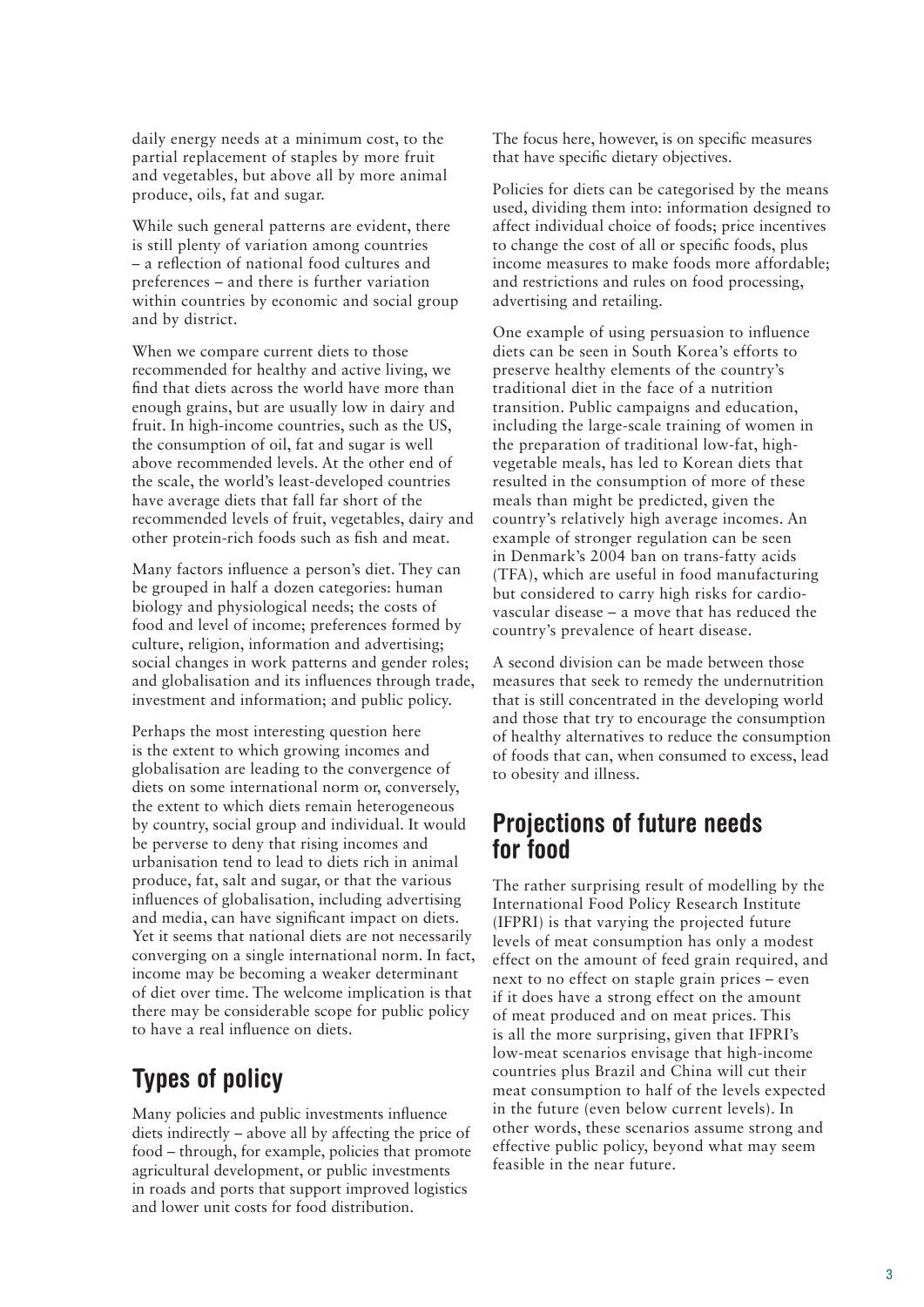#### **Discussion**

Three key issues emerge from this study, even given imperfect evidence, with implications for public policy and especially for future agricultures and food costs.

First, diets and their influences are more varied than some may imagine. Yes, the combined forces of economic growth, rising incomes, urbanisation and globalisation are powerful, but we should not underestimate the extent of local variation. Bear in mind that it has not been possible in this review – for lack of readily available data and time – to look at diets at a level more detailed than national average consumption. It is known that even within national templates there are wide variations by income groups, by regions within countries, and by other social variables such as vegetarianism and culinary traditions. So, getting closer to the grain of reality would reinforce this message of variety and the limits to which growth and globalisation may lead to homogenous diets.

The implications are two-fold: that globalisation will not, in the medium term, place massive restrictions on the scope for policy action; and that policy needs to start where people are at present in terms of their diverse preferences and traditions. Trajectories are not pre-ordained; there is scope to influence the evolution of diet to get better outcomes for health and agriculture.

Second, IFPRI's modelling reveals some surprising results. Indeed, one of the reasons we run models is to check for such surprises. Meat consumption that seemed *a priori* to matter immensely for future agricultures in terms of demand for feed grains and, by extension, the cost of many foods, turns out to be less important in this regard than imagined. At the margin, of course, lower meat intakes in highincome and emerging economies would make it easier and cheaper to grow food in the future. It would almost certainly lead to a fairer world in that it would allow relatively low meat prices for people on low incomes in developing countries.

This implies that lower meat consumption does not matter quite so much from an agricultural point of view, nor from our original concern – the cost of staple foods. But that does not mean that meat consumption, and the consumption of dairy and some fish, does not have public importance. It means, in fact, that the more important public concerns probably lie with better health. Studies such as that of Cecchini et al. (2010) show large benefits compared

to costs from measures to influence people to adopt healthier diets. The prime concern of such measures relates to the intakes of fibre and fat, which may be linked only partly to animalproduce consumption, but they are certainly linked. There may also be good reasons to limit the livestock economy on environmental grounds, not least to restrict emissions of greenhouse gases; although we did not have the time to assess the growing literature on this consequence of diet.

Third, we can see a paradox of public policy. In general, there is little appetite amongst politicians or the public in high-income countries to take strong measures to influence future diets. Politicians are fearful of meddling with diets, and alienating farming and foodindustry interests. It seems that this reflects public opinion, with many people seeing food choices as a matter of personal freedom. Most people hate to see regulation of their access to favoured foods, see taxation of unhealthy foods and ingredients as onerous and unfair, and acquiesce only in response to public information and education. Couple this with lobbying from food industries, and the political will to affect diets withers.

Yet against this we must set the growing scientific consensus that sees some aspects of diets in OECD countries – and above all the excessive consumption of fat, salt and sugar – as significant contributory factors to some cancers, cardio-vascular disease and diabetes. Tentative models of the benefits of better diets on public health show many advantages. Yet the continued lack of will to act on diet stands in marked contrast to the concerted – and largely effective – public actions that have been taken to limit smoking in OECD countries. Looking at the range of policies on offer, it seems that regulation and taxation are the most effective policies for diet, but these are precisely the policies that are least palatable to both the public and politicians.

In fact, policies on diets have been so timid to date that we simply do not know what might be achieved by a determined drive to reduce the consumption of calories, and particularly the consumption of fat, salt and sugar, in OECD countries. This has never been attempted, with the rare exception of the wartime rationing in Britain, which stands out as an unusual natural experiment that led to better health; but one that the British public were delighted to abandon once supplies had been restored after the Second World War.